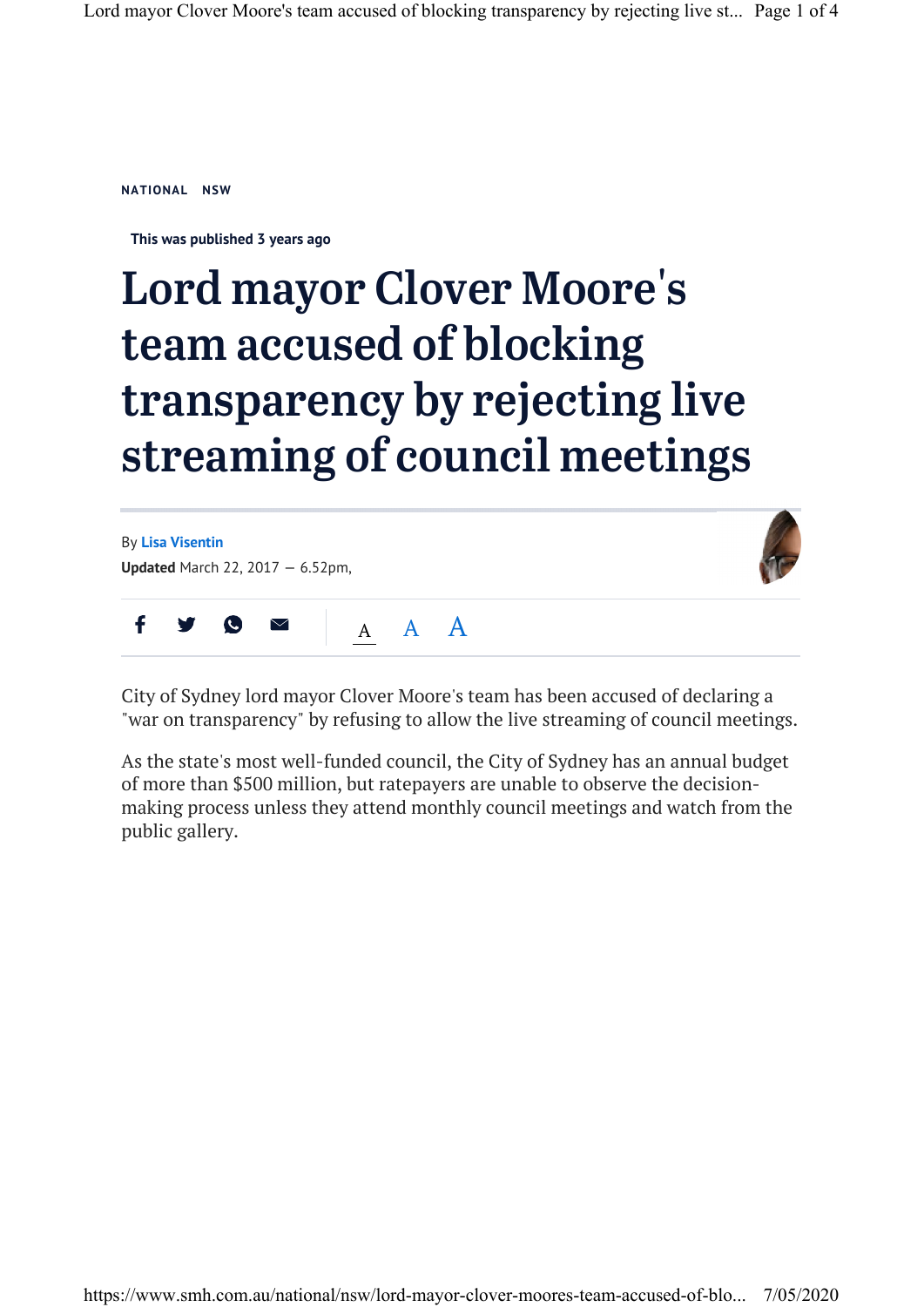

Confident in her record: Sydney lord mayor Clover Moore. ANNA KUCERA

"This would allow ratepayers to watch from their homes how decisions which affect them in the city are being rolled out."

At Monday's council meeting, Cr Chung will introduce a motion calling for a 12 month live-streaming trial to begin in May, in what will be his third attempt in six months to get the council to adopt the practice.

But the Lord Mayor confirmed on Wednesday she would oppose the move, saying she was confident in her record of delivering a corruption-free council.

"I will let the public compare my record on transparency in government to the old political parties."

The implementation of live streaming would bring the City of Sydney into line with other NSW councils, including Mosman, North Sydney, Inner West, North Beaches Ryde, Newcastle, Wollongong, Central Coast, and Wollondilly Council.

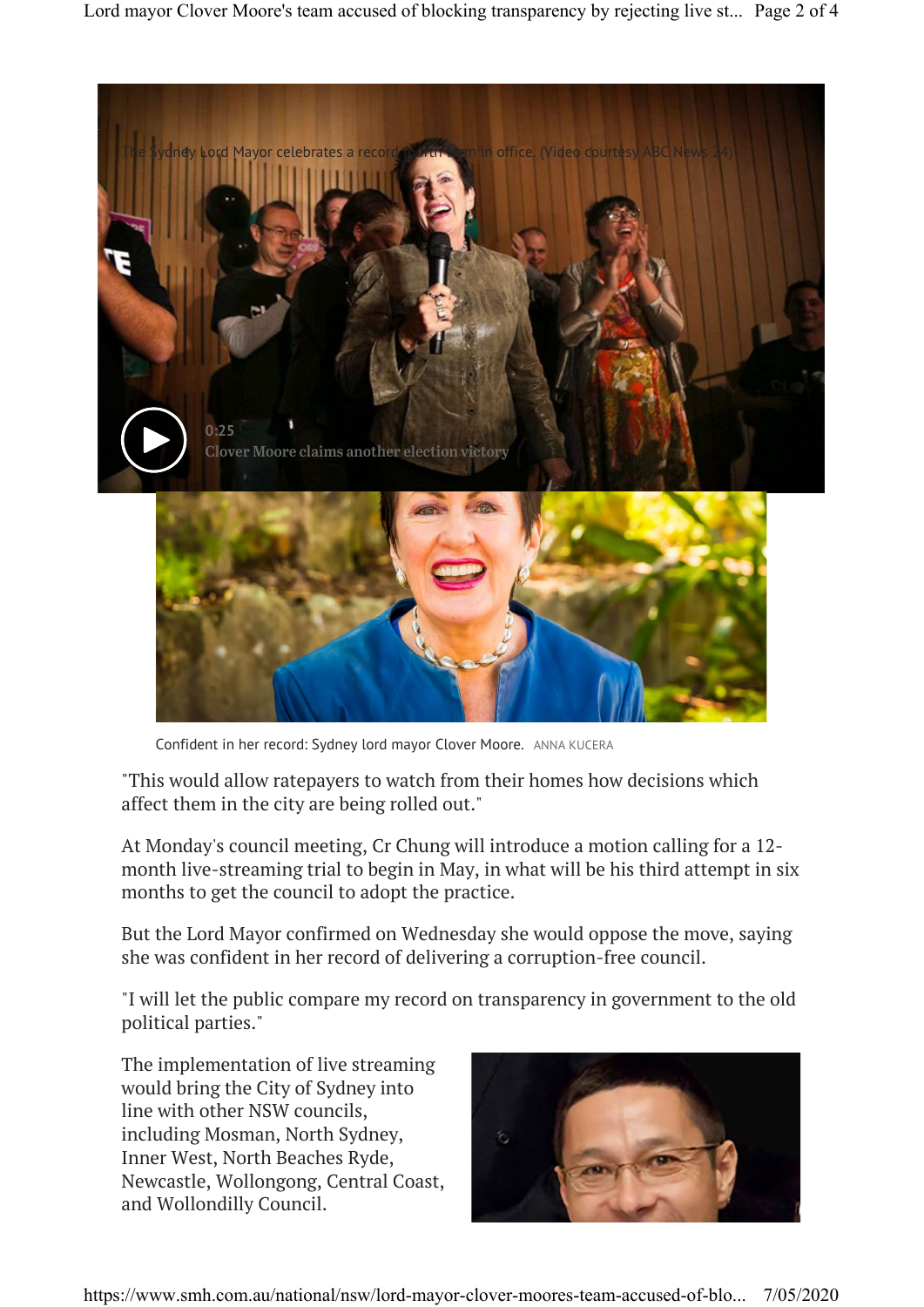However, Cr Moore said only 5 per cent of the 565 local councils Australiawide live stream their council meetings, with a reported audience of 10 to 106 people each meeting.

In a deepening rift over the issue, Cr Chung has slammed the Lord Mayor's intransigence as amounting to a "war on transparency".

"I've had quite a significant antitransparency push by the Clover Moore team against live streaming," Cr Chung said.

Cr Jessica Scully has emerged as the most vocal opponent to live streaming, despite being the most digitally savvy of the councillors, with experience as a founding curator of Vivid Ideas and TedX Sydney.

She said Cr Chung's bid was "not about transparency" but rather a "political move from a political party", designed to allow councillors to grandstand on issues to further their political careers.

"The primary audience of this move is not the people of Sydney. It's the faceless men of the Liberal Party who are making their pre-selections."

She said the expense of implementing good quality live-streaming thatmet accessibility requirements, such as captioning, would cost in the tens of thousands of dollars, and had not been justified by a demand for the service.

"There has been no community demand for it at all – not an email, not a letter, not a tweet."

Cr Chung's motion, which also proposes permanently archiving the



Cr Craig Chung is trying for the third time in six months to convince the City of Sydney council to live stream its meetings.



Cr Jessica Scully says the move to implement livestreaming of council meetings in not about transparency, but political grandstanding. BILL FARR

video streams on the council's website, has won the support of remaining elected members – fellow Liberal councillor Christine Forster, Labor's Linda Scott, and independent Angela Vithoulkas.